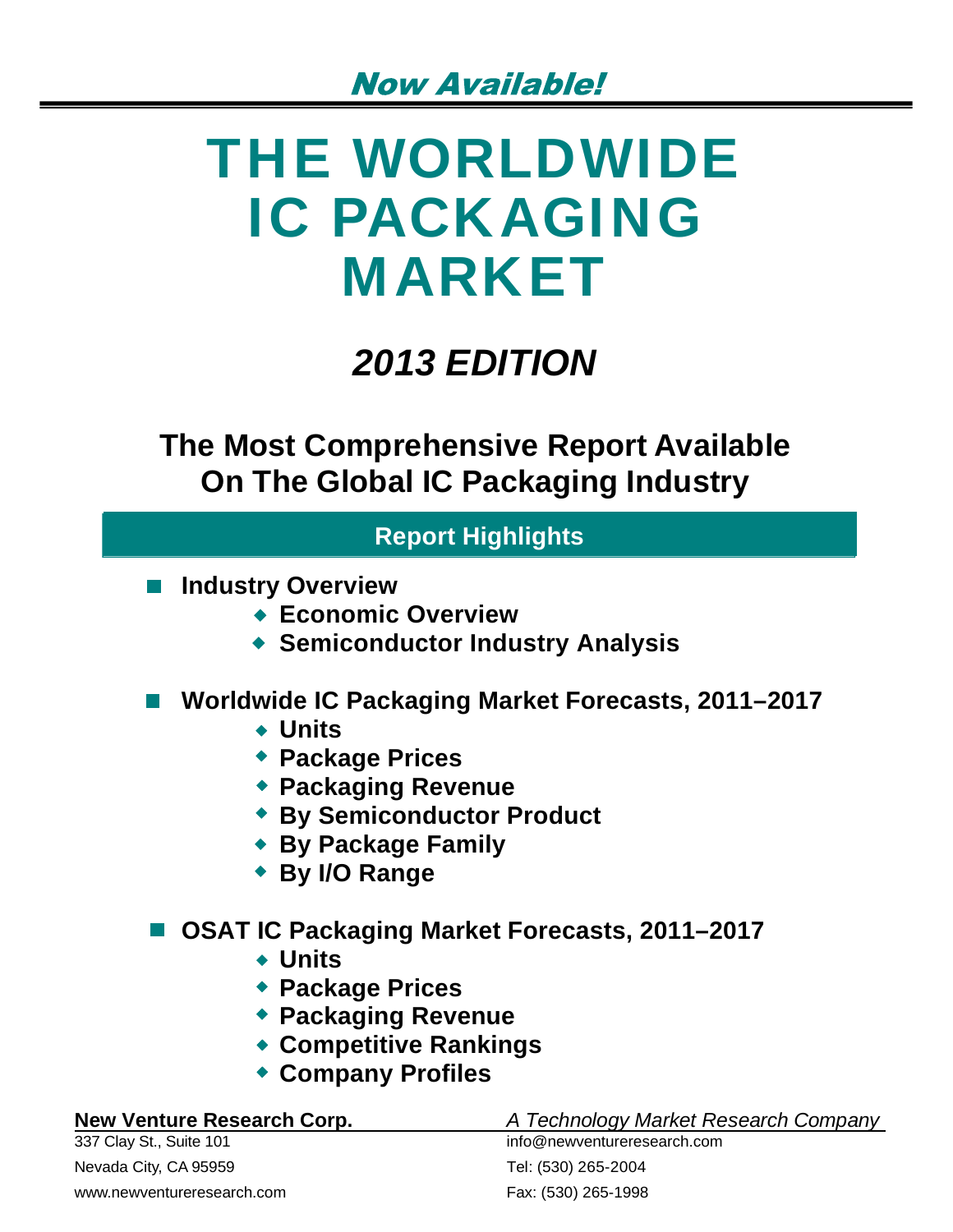#### **Synopsis**

While the integrated circuit (IC) market tends to be cyclical in nature, the general trend is for more ICs to be integrated into more products over time. While military was once the main driver of electronics, currently the market is being driven by demand for handheld consumer devices and the adjoining infrastructure. The automobile industry is also gaining steam, and vehicles are laden with semiconductor devices.

A year of unprecedented growth in 2010 (IC revenue grew 40.6% while units expanded 35.5%) followed the worst economic downturn since the great depression. The year 2012 saw a softening in the market, which is typical of U.S. Presidential election years. A steady climb is anticipated in the market for 2013 and beyond, although economic uncertainty in Europe and developments in unrest in the Middle East could hamper growth.

**New Venture Research (NVR),** in the **2013 Edition** of **The Worldwide IC Packaging Market,** analyzes the semiconductor industry and uses this analysis to forecast the future of the global IC packaging market. The report begins with an economic and industry overview, and historic and future unit and revenue graphs.



**IC Unit Shipments (B)** 

Following this high-level review, the report presents forecasts for each semiconductor product type, and segments these products by package family and I/O count range. Packaging revenue figures are displayed for each segment, based on prices charged in the outsourced assembly and test (OSAT) market. The package families are then rolled up by I/O count and semiconductor product. In doing so, the report generates the total value of the IC packaging industry.

Next, the report presents *NVR's* continuing, extensive coverage of the OSAT market. OSATs will continue to assume a larger share of the world's IC packaging business. The report breaks the OSAT market down by package families and major product categories providing units and revenue for each category. To help you further assess this group of companies, the report profiles the activities of the world's largest OSAT companies and the packages they offer.

**The Worldwide IC Packaging Market**, **2013 Edition** continues NVR's leadership position in assessing the status and future of IC packaging. This report is an effective and economical tool for any company associated in the semiconductor industry to aid in assessing their own markets and potential areas of growth. The report sells for \$3495 and is delivered by email as a single-user PDF file. Extra single-user licenses sell for \$250 each and a corporate license is \$1000. With the purchase of the report, an Excel spreadsheet of all tables may be obtained for an additional \$750 and a printed copy for \$250.

#### **About the Author**

**Sandra L Winkler** has been an industry analyst beginning in 1988, and since 1995, a staff member of Electronic Trend Publications, currently New Venture Research. She has produced numerous off-the-shelf and custom reports. Ms. Winkler began her analyst career in the telecommunications industry, with Frost and Sullivan. Since 1995, she has focused on the semiconductor packaging industry, and has authored more than 30 widely cited reports on the topic, including The Worldwide IC Packaging Market, Advanced IC Packaging Markets and Trends, and IC Packaging Materials. She also writes for Chip Scale Review magazine, Global SMT & Packaging News, and contributes to the IEEE/CPMT newsletter and other media. Ms. Winkler has an MBA from Santa Clara University. She is on the executive planning committee of the IEEE/CPMT Santa Clara Valley chapter, and serves as Luncheon Program Chair.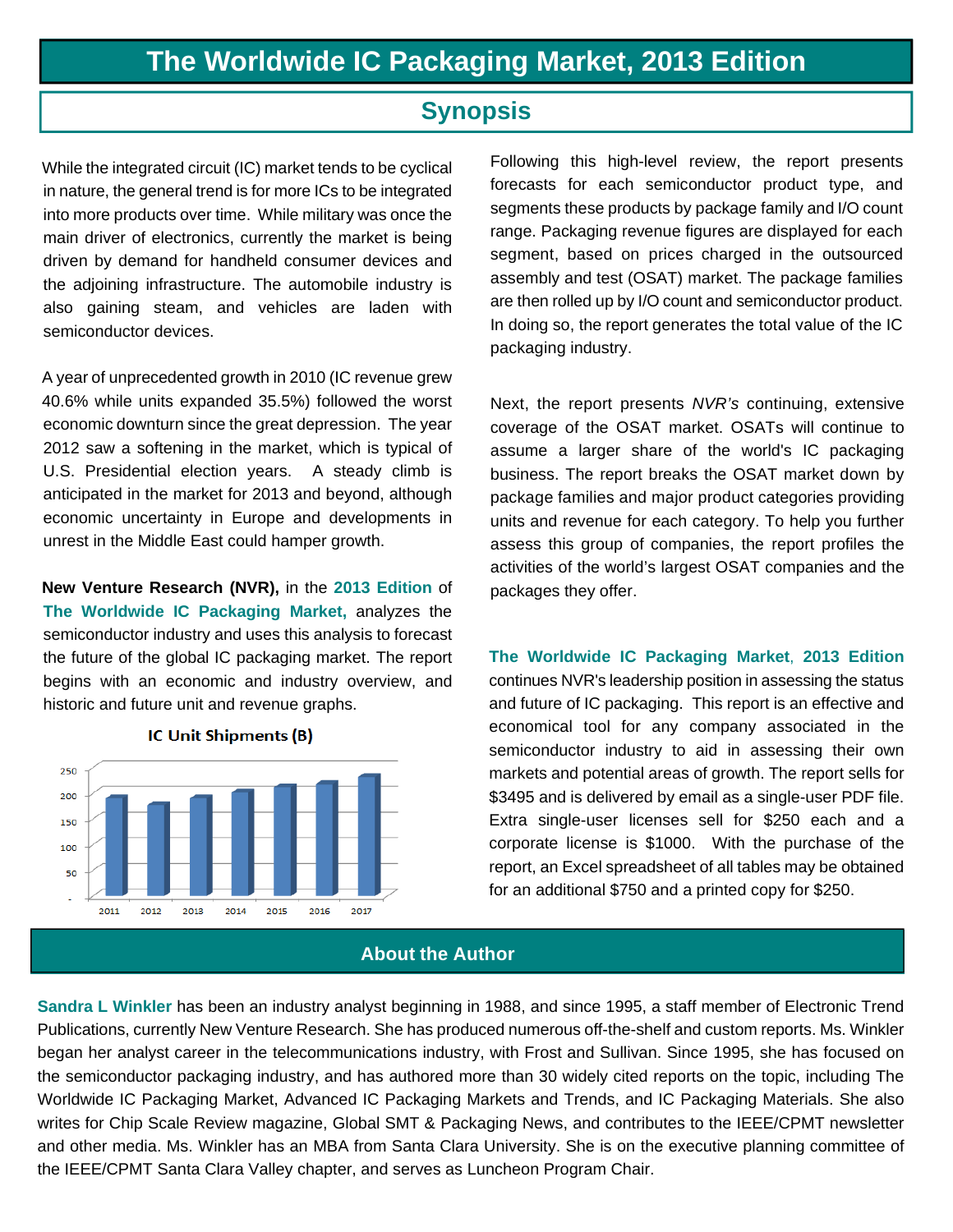#### **Table of Contents**

| <b>Chapter 1: Introduction</b>                                                                                                                                                                     |             |                                                   | <b>Chapter 6: Packaging OSAT Market</b>                                                                                        |                                              |  |
|----------------------------------------------------------------------------------------------------------------------------------------------------------------------------------------------------|-------------|---------------------------------------------------|--------------------------------------------------------------------------------------------------------------------------------|----------------------------------------------|--|
| <b>Chapter 2: Executive Summary</b>                                                                                                                                                                |             |                                                   | <b>Market Overview</b>                                                                                                         |                                              |  |
|                                                                                                                                                                                                    |             |                                                   | <b>Contractor Rankings</b>                                                                                                     |                                              |  |
| <b>Chapter 3: The State of the Industry</b><br><b>Economic Overview</b><br><b>Industry Overview</b><br><b>Chapter 4: IC Package Forecast by Product</b><br>Device Types: Package Types: I/O Count: |             |                                                   | Unit, Revenue, Pricing Forecasts by Package Family<br><b>DIP</b><br><b>SOT</b><br><b>SO</b><br><b>TSOP</b><br><b>DFN</b><br>cc |                                              |  |
|                                                                                                                                                                                                    |             |                                                   |                                                                                                                                |                                              |  |
| <b>MCU</b>                                                                                                                                                                                         | <b>SOT</b>  | 020-032                                           | <b>QFN</b>                                                                                                                     |                                              |  |
| <b>DSP</b>                                                                                                                                                                                         | <b>SO</b>   | 034-100                                           | <b>PGA</b><br><b>BGA</b>                                                                                                       |                                              |  |
| <b>DRAM</b>                                                                                                                                                                                        | <b>TSOP</b> | 104-304                                           | <b>FBGA</b>                                                                                                                    |                                              |  |
| <b>Flash</b>                                                                                                                                                                                       | <b>DFN</b>  | 308-999                                           | <b>WLP</b>                                                                                                                     |                                              |  |
| <b>SRAM</b>                                                                                                                                                                                        | cc          | $1,000 +$                                         |                                                                                                                                |                                              |  |
| <b>ROM/EPROM</b>                                                                                                                                                                                   | <b>QFP</b>  |                                                   | <b>OSAT Ranking</b>                                                                                                            |                                              |  |
| QFN<br><b>EEPROM/Other</b>                                                                                                                                                                         |             |                                                   |                                                                                                                                |                                              |  |
| <b>PGA</b><br><b>Digital Bipolar</b>                                                                                                                                                               |             | <b>Chapter 7: Company Profiles</b>                |                                                                                                                                |                                              |  |
| <b>Standard Logic</b>                                                                                                                                                                              | <b>BGA</b>  |                                                   | <b>Amkor</b>                                                                                                                   | <b>Millennium Microtech</b><br><b>NANIUM</b> |  |
| <b>Gate Arrays</b><br><b>FBGA</b>                                                                                                                                                                  |             | <b>Anst China</b><br><b>ASE</b><br><b>Azimuth</b> | <b>Nantong Fujitsu</b><br><b>OSE</b>                                                                                           |                                              |  |
| <b>Standard Cell/PLD</b><br><b>WLP</b>                                                                                                                                                             |             |                                                   |                                                                                                                                |                                              |  |
| <b>DCA</b><br><b>Display Drivers</b>                                                                                                                                                               |             |                                                   | <b>Powertech</b><br><b>Carsem</b>                                                                                              |                                              |  |
| <b>Special Purpose Logic and Analog - All Segments</b>                                                                                                                                             |             |                                                   | <b>ChipMOS</b>                                                                                                                 | <b>Shinko Electric</b>                       |  |
|                                                                                                                                                                                                    |             |                                                   | <b>Cirtek</b>                                                                                                                  | <b>Signetics</b>                             |  |

**CORWIL Technology**

**Sigurd Siliconware**

**STATS ChipPAC Teramikros**

**Tianshui Huatian Tech**

**Vigilant Technology**

#### **Chapter 5:**

|                                                                                        | <b>IC Package Forecast by Package Family</b>                                       | <b>Deca Technologies</b>                                                                                                                                 | <b>SPEL</b>                                                                                                                          |  |
|----------------------------------------------------------------------------------------|------------------------------------------------------------------------------------|----------------------------------------------------------------------------------------------------------------------------------------------------------|--------------------------------------------------------------------------------------------------------------------------------------|--|
| <b>DIP</b><br><b>SOT</b><br><b>SO</b><br><b>TSOP</b><br><b>DFN</b><br>cc<br><b>QFP</b> | I/O Count Range<br>004-018<br>020-032<br>034-100<br>104-304<br>308-999<br>$1,000+$ | <b>FlipChip Int'l</b><br><b>Hana Microelectronics</b><br><b>Hana Micron</b><br>I2A<br><b>J-Devices</b><br>Jiangsu Changjiang<br><b>Lingsen Precision</b> | <b>STATS Chip</b><br><b>Teramikros</b><br><b>Tianshui Hy</b><br><b>Unisem</b><br><b>UTAC</b><br><b>Vigilant Ter</b><br><b>XinTec</b> |  |
| <b>QFN</b><br><b>PGA</b><br><b>BGA</b><br><b>FBGA</b><br><b>WLP</b><br><b>DCA</b>      |                                                                                    | <b>Appendix A: OSAT Package Guide</b><br><b>Appendix B: OSAT Website Guide</b><br><b>Appendix C: Glossary</b>                                            |                                                                                                                                      |  |